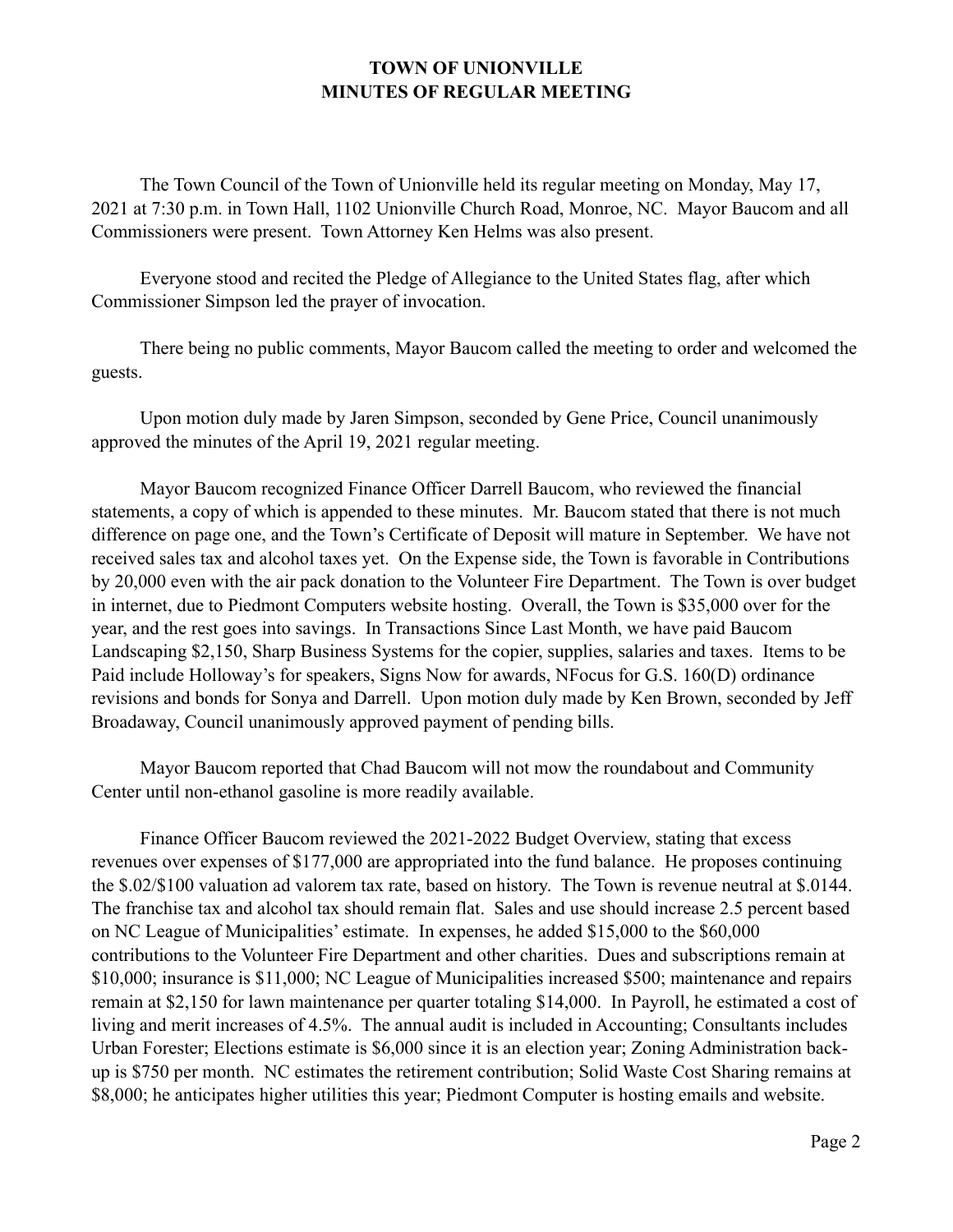Mayor Baucom made inquiry as to Town of Fairview's compensation to their Town Council. Darrell Baucom stated that their Council receives \$150 per meeting; Mayor Pro-Tem receives \$175, and Mayor receives \$200 when in attendance. Fairview's Planning Board members receive \$50 per meeting when they attend. Mayor Baucom stated that Council might want to consider compensation, but he would not be interested. Commissioner Simpson stated that the time requirement has increased recently with phone calls and longer meetings. Clerk Gaddy stated that a local municipality recently conducted a survey of Union County municipalities, and she will obtain it and share with Council. Mayor Baucom made inquiry as to the tax rate minimum requirement being \$.02/\$100 valuation. Tax Collector Gaddy stated that there are towns who collect no taxes. Attorney Helms will check into the requirements. Mr. Baucom stated that Fairview's rate is also \$.02/\$100 valuation, and their revenue neutral rate is \$.0145. Mayor Baucom set a public hearing for the 2021-2022 budget for Monday, June 21, 2021 at 7:15 p.m. in Town Hall. Commissioner Brown made inquiry as to a quote from Holloway's for a flat screen TV monitor for slideshows, etc. Land Use Administrator Gaddy stated that they are working on that quote, and the screen would greatly assist her when residents come in and ask questions about their property.

 Upon motion duly made by Gene Price, seconded by Jaren Simpson, Council unanimously approved advertisement of delinquent real estate taxes on Thursday, June 24, 2021 at a price not to exceed \$447.75, which is \$4.35 per account. Interest and advertising charges are passed on to the taxpayer. Commissioner Simpson made inquiry as to the total; Tax Collector Gaddy stated that the total of all real estate taxes delinquent is \$2,615.24. We typically collect 98.5 percent of ad valorem taxes.

 Mayor Baucom set a public hearing for Monday, June 21, 2021 at 7:25 p.m. for Text Amendment #TC-21-01, North Carolina General Statutes 160(D) changes, as required by North Carolina law.

 There was no one from Turning Point Women's Shelter present. Commissioner Broadaway made inquiry of the donation last year. Mr. Baucom confirmed a donation of \$3,000 in 2019.

 Mayor Baucom recognized Betty Hinson with Unionville Lions Club, who thanked the Council for their past support of the July 4th celebration. She reported that the club has plans to conduct the festivities on Saturday, July 3rd this year, as Governor Cooper and Mayor Baucom have loosened the COVID guidelines. There are several expenses which have not been covered. Their outdoor turkey shoot fundraiser provided Christmas gifts for three children and high school scholarships. They assisted a U.S. veteran who had brain surgery with gift cards and food items. They will share the flyers soon. Unionville American Legion will be cooking hot dogs and hamburgers this year. Chicken barbecue will be served but eat-in will not be allowed. The food is a 30/70 split, and the rides are a 20/80 split. Concerts in the Park are scheduled for five Thursdays in July and August. Upon motion duly made by Gene Price, seconded by Jeff Broadaway, Council unanimously agreed to waive their policy to vote on June 21st, due to the time constraint. Upon motion duly made by Ken Brown, seconded by Andrew Benton, Council unanimously approved a donation of \$10,000 to the Unionville Lions Club for the July 4th festivities.